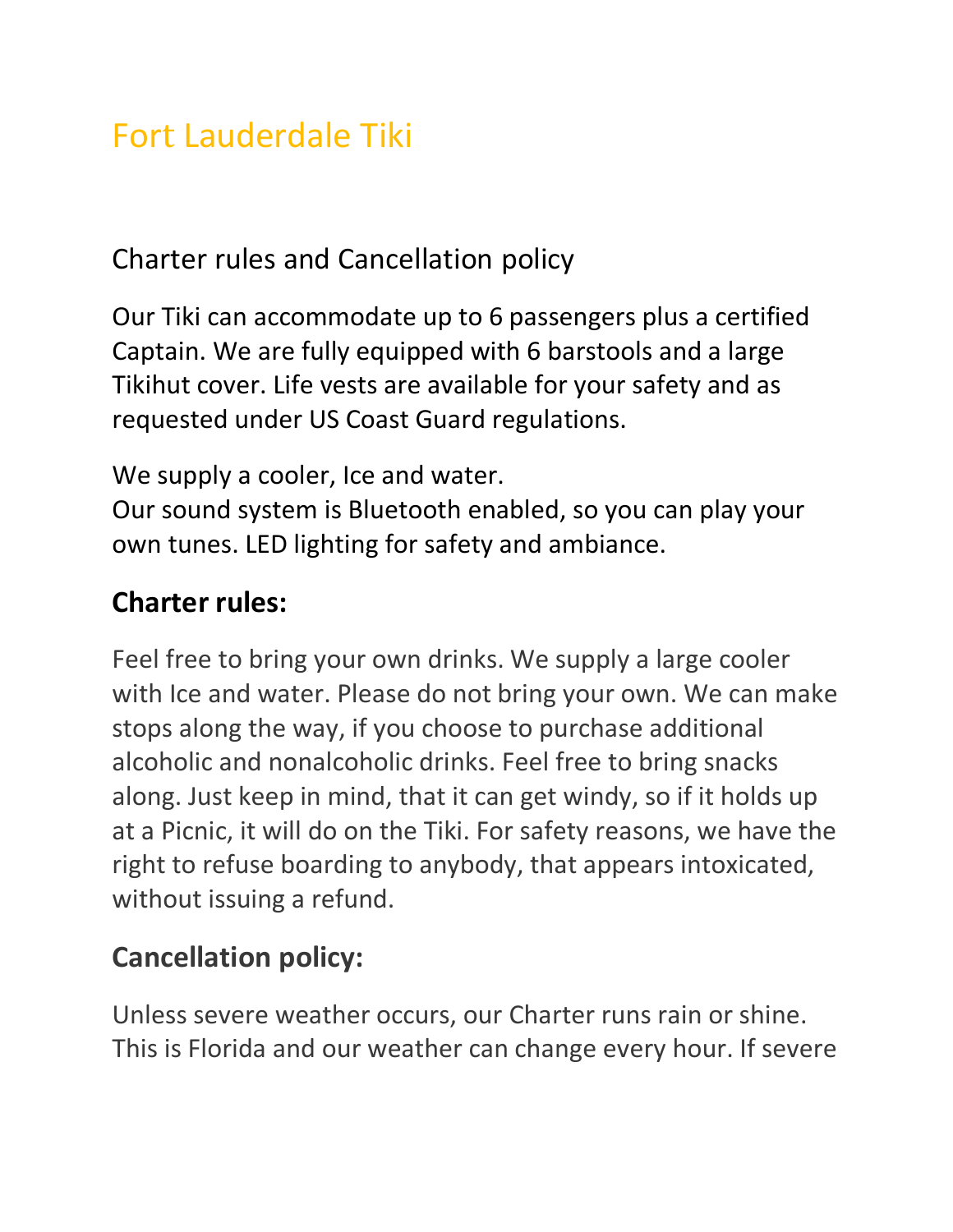weather does occur prior to start of tour, Fort Lauderdale Tiki reserves the right to offer a rain check. We are not able to offer a credit if the tour has already started.

Payments are due in full. Cancellations must be made 24 hours prior to receive a full refund.

#### **What to expect:**

We take a Cruise along the Intracoastal waterway. We will stop along the way at a restaurant. This will give you the opportunity to use the facilities (none on board the Tiki) , purchase additional drinks, or snacks. If the weather permits, we can stop at the Sandbank for some cooling off, before heading back. Our Captain can adjust the schedule depending on timeframe. If you choose to skip the Restaurant and Sandbank stop and just want to cruise along the canals, let our captain's know and they will adjust accordingly. This is your time on the Tiki and as long as we stay within our timeframe and safety requirements, we have no problem adjusting.

Please bring along a towel, if you choose to cool off, sunscreen and optional a wind jacket for cooler days.

Our Captains are awesome and very knowledgeable about the area and will make your Tiki experience fun and memorable. So if you leave with a smile, make sure they do as well by tipping the customary 20%, or whatever you seem appropriate.

#### **Pick up location:**

The Historic Downtowner